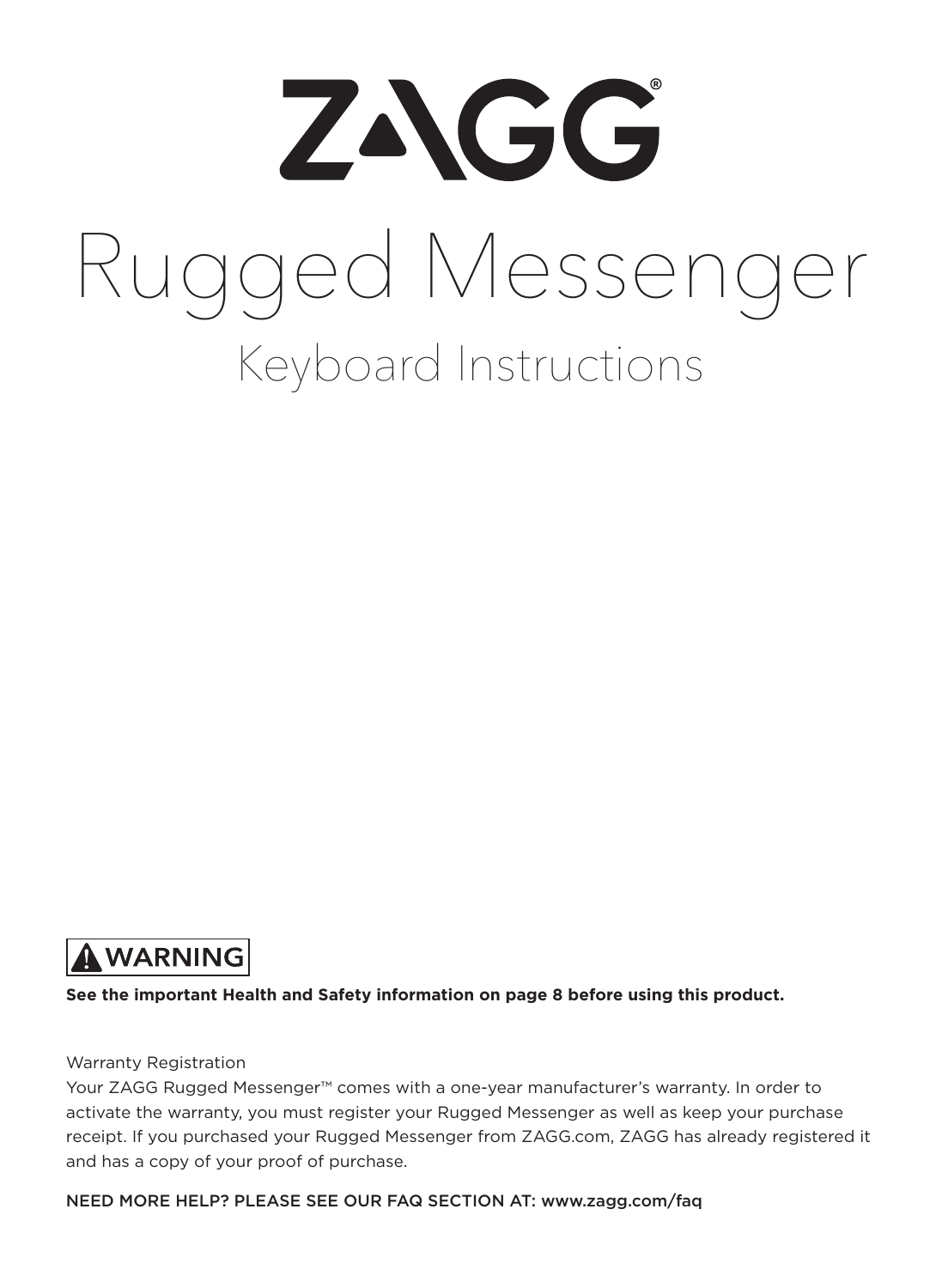# INSERTING/REMOVING YOUR DEVICE

Because the power and volume control buttons on your device sit higher than on other devices, please take extra care when inserting it into the Rugged Messenger cover. To do this, follow these instructions:

- 1. Insert your device at an angle such that the power and volume control buttons fit into their respective cutouts on the Rugged Messenger cover.
- 2. Set the rest of your device into the cover and press it in. Press all around your device to ensure it has seated properly.
- 3. To easily remove your device from the case, separate the case from the keyboard, and then gently roll the rubber overmold away from the edges while pressing the tablet from behind. Grasp your tablet's exposed side and lift/pull away from the Rugged Messenger.

### USING THE STAND

1. To use the magnetic, built-in kickstand, lift the cover off the keyboard and lay it flat.





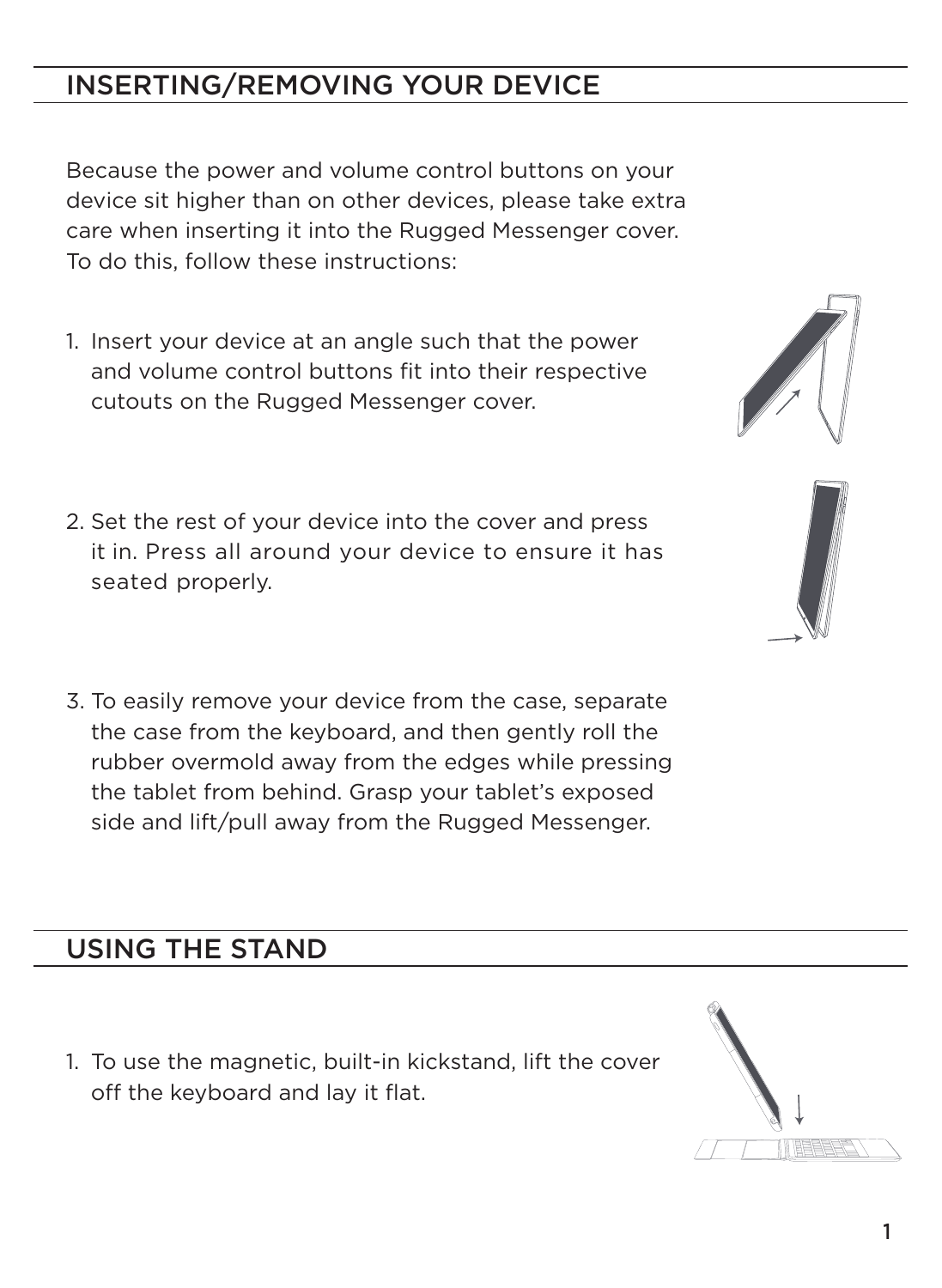2. Place your device in the magnetic recessed groove located in the middle of your Rugged Messenger where you will feel it connect with the magnets.

3. While holding your device in place, fold the cover toward your device. Let the cover fold in along the groove to create the built-in stand.

4. Place the end of the cover close to the top of your device and you will feel the magnets connect, securing the stand in place. You can now rest your device against the stand for a convenient viewing angle.



#### **ADJUSTING THE VIEWING ANGLE**

Your Rugged Messenger case features built-in magnets that work together with the built-in stand to create multiple viewing angles. To adjust the viewing angle on your Rugged Messenger, simply slide the built-in stand up or down along your Rugged Messenger case until you feel the magnets connect.

**Caution:** sliding the stand to the very top of the device may result in an unstable position.

#### POWERING ON AND OFF

- 1. To turn your Rugged Messenger on, press the Power button located at the top right corner of the keyboard. The keyboard backlights will turn on and begin pulsing for about two seconds while the keyboard powers up.
- 2. To turn your Rugged Messenger off, press and hold the Power button for three seconds. The keyboard backlights will pulse for about two seconds and then turn off, indicating your Rugged Messenger has turned off.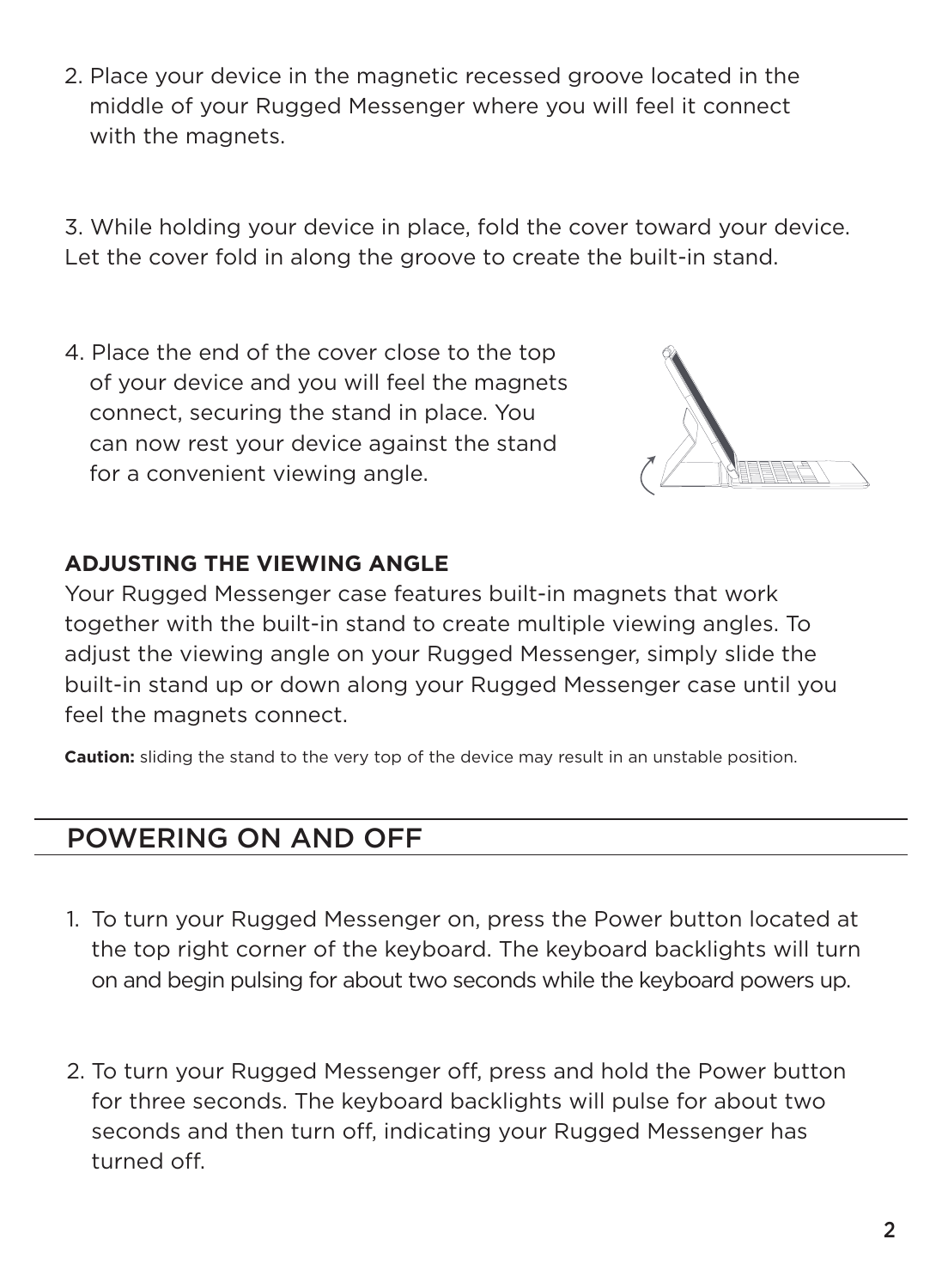# DISCONNECTING YOUR KEYBOARD

Your Rugged Messenger features a case that protects your device even when it's not connected to your keyboard. When you'd like to use the case without the keyboard, there are three ways you can switch to your onscreen keyboard:

- 1. Press the Keyboard Hide/Show button. Pressing this button will disengage the Rugged Messenger keyboard and allow you to use your device's on-screen keyboard. Press the Keyboard Hide/Show button again when you are ready to use your Rugged Messenger's keyboard.
- 2. Turn off the Bluetooth® connection from your device.
- 3. Turn your Rugged Messenger keyboard off.

## PAIRING YOUR ZAGG Rugged Messenger

Your Rugged Messenger can pair with up to three Apple, Android, or Windows devices at once. Pairing your Rugged Messenger is easy; just follow these instructions:

- 1. Ensure your device's Bluetooth connection is on.
- 2. Press your Rugged Messenger's  $\$1$  or  $\$2$  keys for three seconds. The key being used will light and begin pulsing, indicating your Rugged Messenger is in pairing mode.
- 3. Your device will display "ZAGG Rugged Messenger" as an available pairing option. Select it and complete any other pairing steps based on your device.
- 4. Repeat steps 2-3 to pair your Rugged Messenger with up to two more devices. When paired with one or more other devices, simply press  $$1$  or  $$2$  to toggle between them.
- 5. Once paired, the Bluetooth key will stop pulsing and fade to off. Once begun, if the Rugged Messenger doesn't complete pairing after 60 seconds, it will abort the process. If this happens, repeat steps two and three.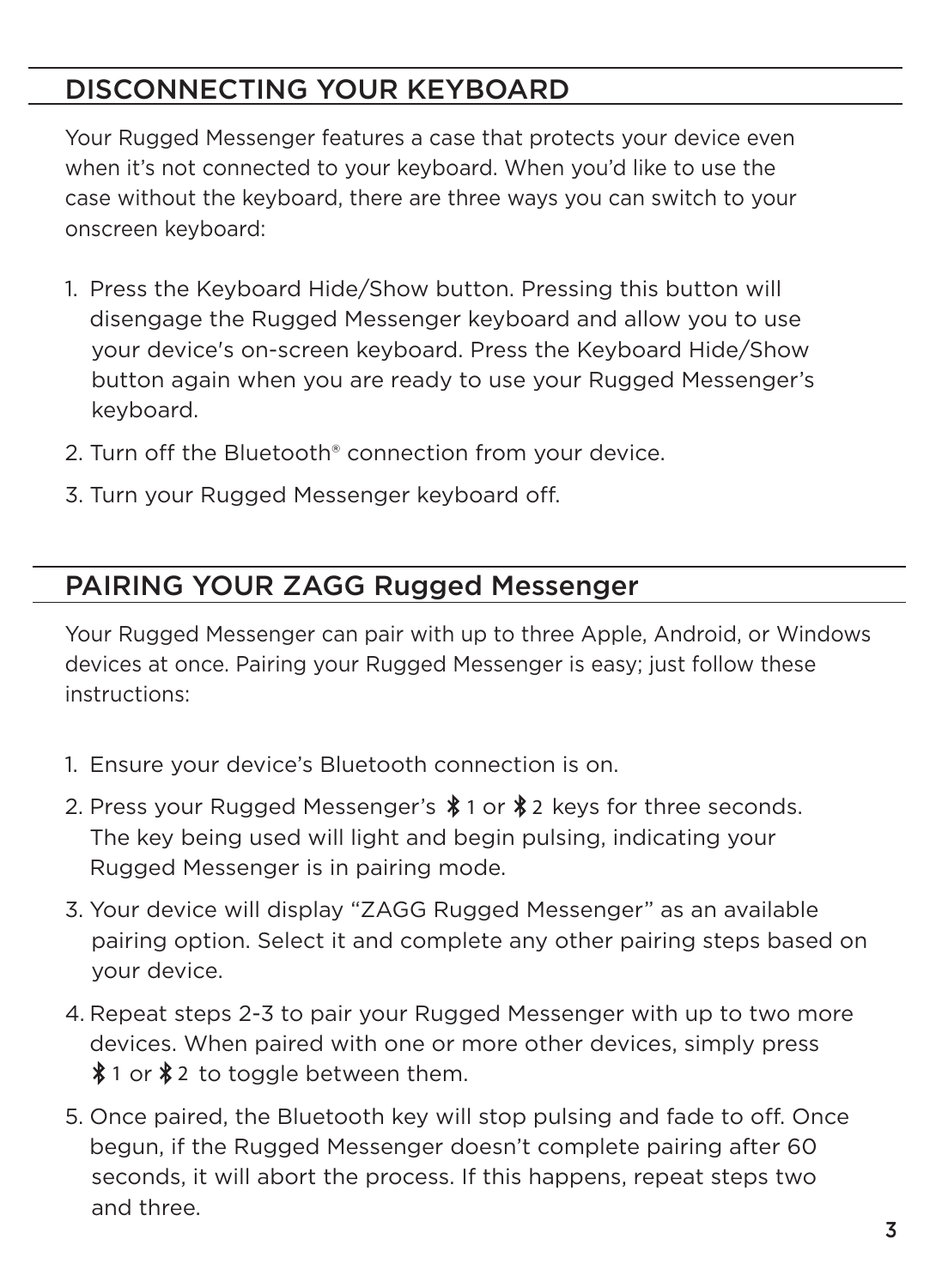## **CHARGING**

Your Rugged Messenger features a powerful lithium polymer battery that lasts for up to two years of normal use between charges\*. It comes with a charging cable you can use to charge your keyboard quickly and conveniently. To charge your Rugged Messenger, follow these steps:

- 1. Plug the micro USB connector into the charging port.
- 2. Plug the regular USB connector into any 5V USB outlet. The Caps Lock LED on your Rugged Messenger will light to indicate your keyboard is charging. This LED will turn off when your keyboard is fully charged.
- 3. Remove the micro USB connector and enjoy your Rugged Messenger for up to two years before you need to charge it again.

*\*Normal use is approximately one hour of use per day without the backlit feature. Using the backlit feature will impact battery life and require more frequent charging.*



#### BATTERY LIFE

Press fn + the battery key. This will cause the LED indicator to flash one of the following three ways:

- 1. Three flashes = full battery life.
- 2. Two flashes = approximately half battery.
- 3. One flash = low battery. When your Rugged Messenger reaches critical battery level, the LED will flash once every five minutes.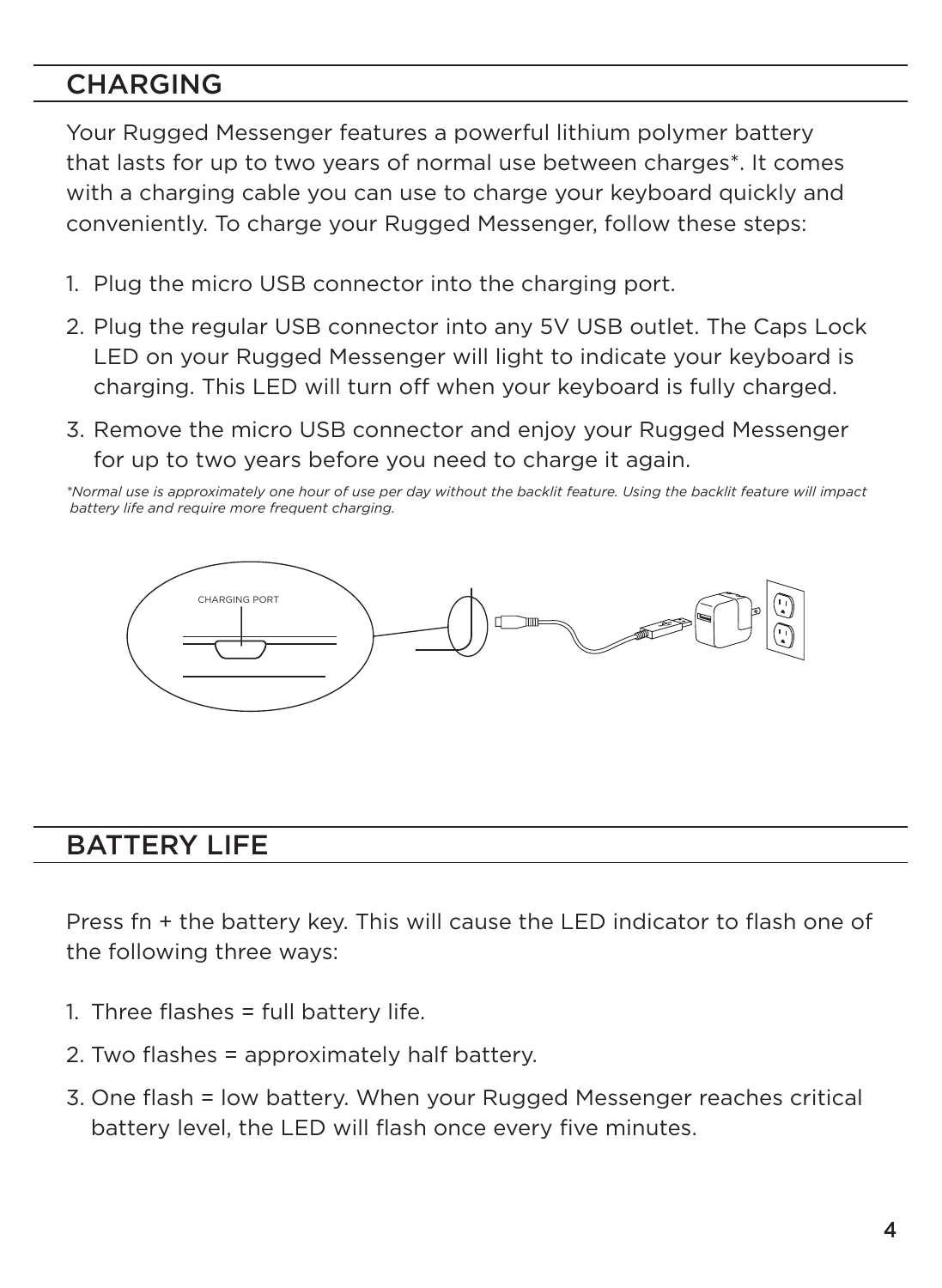To help preserve battery life, your Rugged Messenger will enter sleep mode if left on and not used for several minutes; press any key to wake it. The Rugged Messenger's battery has no memory and may be charged whenever you wish. For optimal battery life, turn your Rugged Messenger off when not in use for a prolonged time.

#### SPECIAL FUNCTION KEYS

Your Rugged Messenger keyboard has been designed with the following special function keys to give you more control over your favorite devices:

- 1 **BLUETOOTH 1** Pairs your Rugged Messenger with your preferred device. If you have paired with a second or third device, (see below) press  $*$  1 or  $*$  to instantly switch between devices.
- **BLUETOOTH 2** Pairs your Rugged Messenger to a second device. If you have 2 paired with other devices, press  $\text{\#}1$  or  $\text{\#}2$  to instantly switch between them.
- **HOME** Displays your device's home screen.  $\Box$
- $\bullet$ **LOCK** – Activates and deactivates your device's sleep mode.
- ⊕ **LANGUAGE SYMBOL** - Toggles between keyboard languages (if active on your device).
- **KEYBOARD HIDE/SHOW** Hides or shows your device's on-screen keyboard.
- **PREVIOUS TRACK Skips to the previous track on your selected playlist.**  $\blacktriangleleft$
- **PLAY/PAUSE** Starts or pauses your current playlist. EH.
- ы **NEXT TRACK** – Skips to the next track on your selected playlist.
- **MUTE**  Mutes your device's audio. ۰
- **VOLUME DOWN** Decreases your device's volume.
- **4)** VOLUME UP Increases your device's volume.
- **POWER**  Turns your Rugged Messenger keyboard on and off.
- **CAPS LOCK**  Activates the Caps Lock feature. When Caps Lock is on, a blue indicator light will remain lit until it is turned off. To turn Caps Lock off, press Caps again.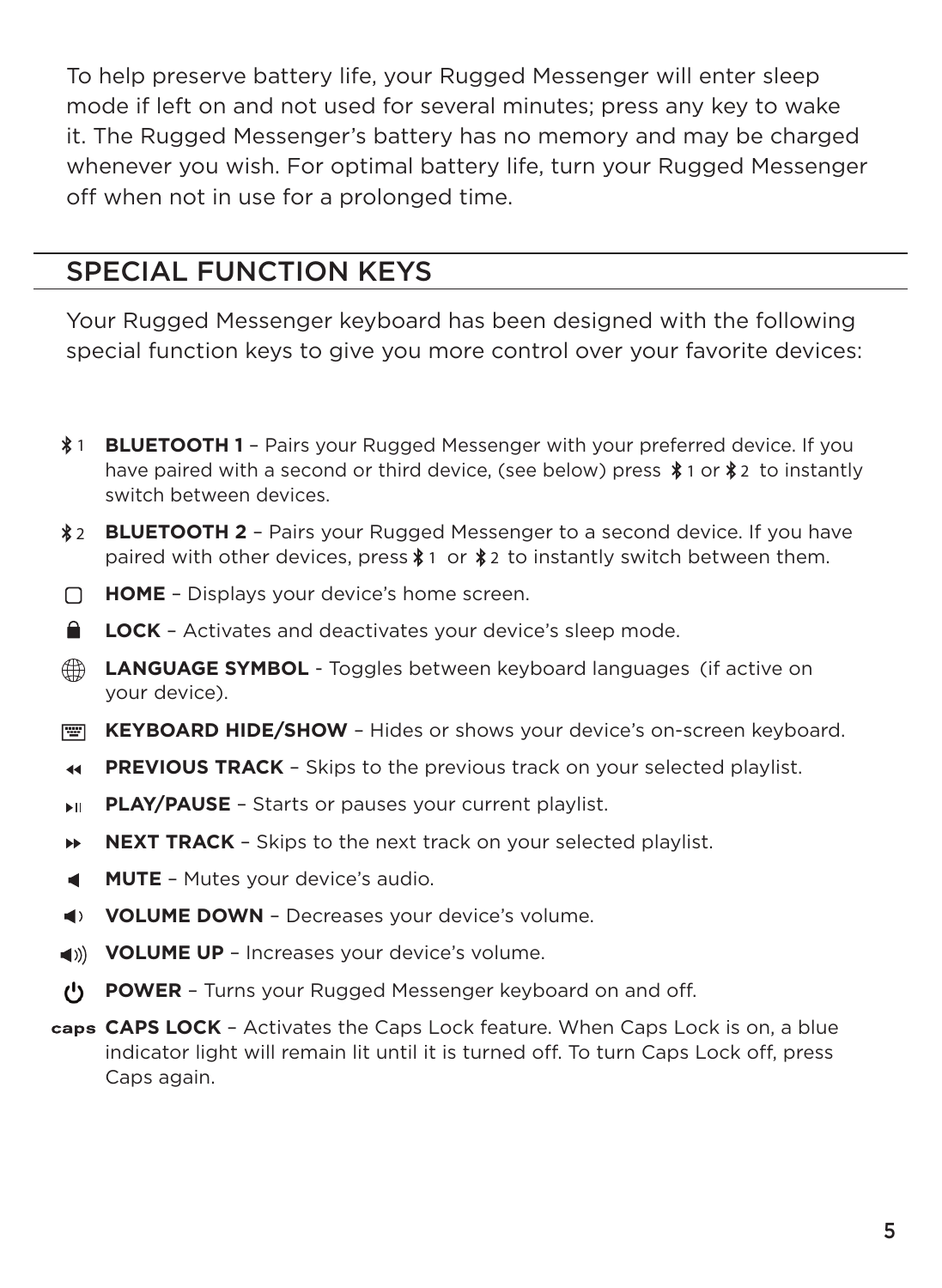#### SPECIAL FUNCTION KEYS *CONTINUED*

**FN + BACKLIGHT SYMBOL** – Pressing the fn +  $\sum_{i=1}^{N}$  once will turn on the backlights; pressing them again will turn off the backlights.

*NOTE: The backlights will automatically turn off after a couple seconds if not used. Begin typing again to activate them.* 

**FN + DELETE** – Press fn + delete to forward delete.

*NOTE: The backlights will automatically turn off after a couple seconds if not used. Begin typing again to activate them.* 

#### TROUBLESHOOTING

If your device doesn't respond to your Rugged Messenger, there may be a simple explanation such as a dead battery or an unsuccessful pairing. Please use the following to help troubleshoot your situation. If none of the following solve your issue, then please contact ZAGG Customer Service and one of our trained professionals will be happy to assist you.

- 1. Restart your device.
- 2. Turn your Rugged Messenger off and back on.
- 3. Forget and re-pair your Rugged Messenger.
- 4. If your Rugged Messenger cannot establish or maintain a Bluetooth connection, reset the Bluetooth module by charging your keyboard.
- 5. If, after charging, your keyboard doesn't operate correctly, please contact ZAGG's customer service.

For more help please see our FAQ section at: www.zagg.com/faq

To reach a trained customer service representative, please use one of the following: zagg.com/support/contact.php | questions@zagg.com 1-800-700-ZAGG [9244] | 00-1-801-839-3906 for international customers

For unparalleled scratch protection for your device we recommend InvisibleShield® screen protection.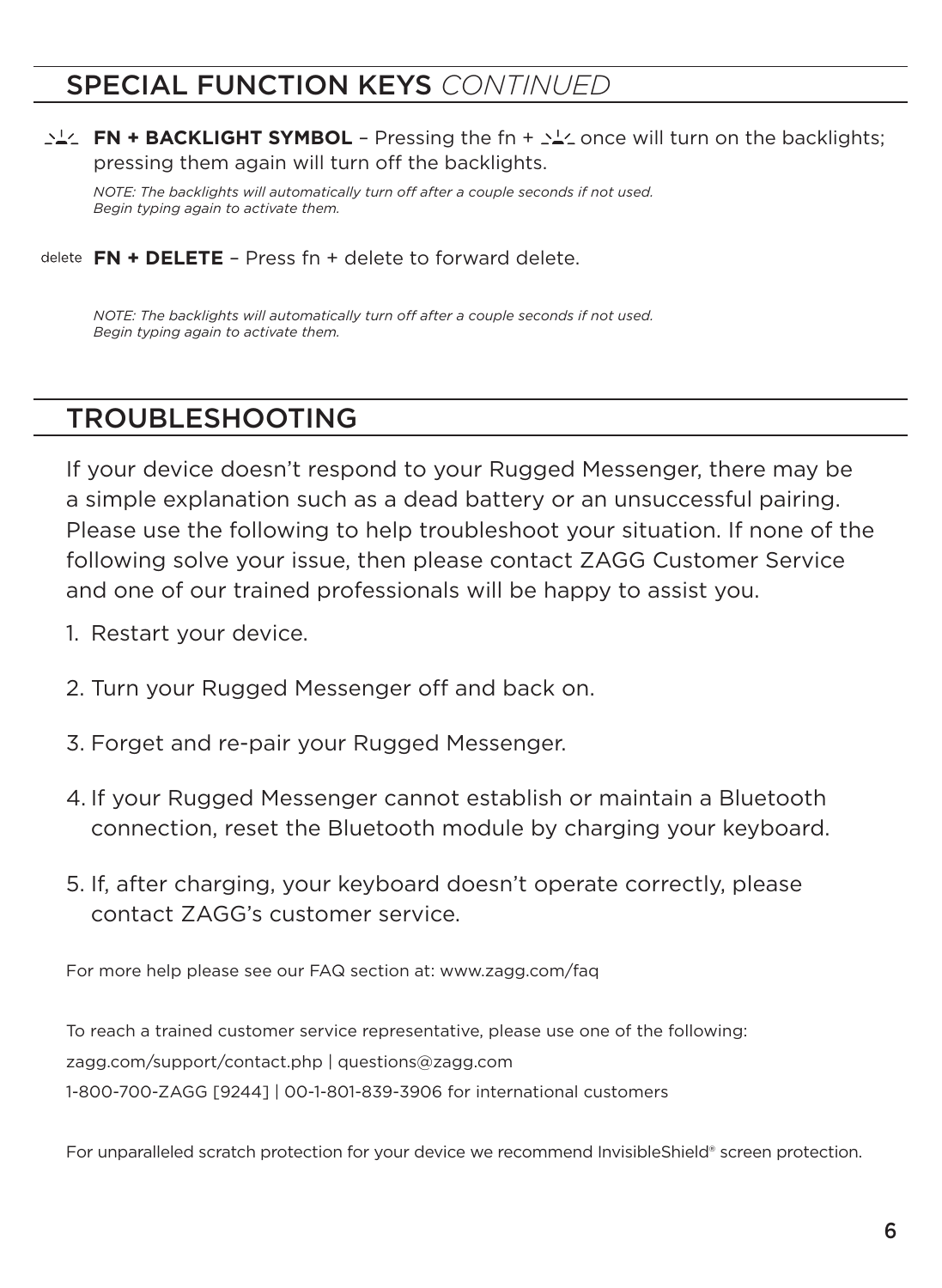©2017 ZAGG Inc All Rights Reserved

PATENTS: zagg.com/patents | NASDAQ: ZAGG | MADE IN CHINA

Apple and iPad Pro are trademarks of Apple Inc., registered in the U.S. and other countries. Android is a trademark of Google Inc.

Windows is a trademark of Microsoft Corporation in the U.S. and other countries.

The Bluetooth word mark and logos are registered trademarks owned by Bluetooth SIG, Inc. and any use of such marks by ZAGG Inc is under license. Other trademarks and trade names are those of their respective owners.

mophie is a trademark of mophie inc.

ZAGG, InvisibleShield, and Rugged Messenger are trademarks of ZAGG Inc.

This device complies with Part 15 of the FCC Rules. Operation is subject to the following two conditions: (1) This device may not cause harmful interference, and (2) this device must accept any interference received, including interference that may cause undesired operation.

#### FEDERAL COMMUNICATION COMMISSION INTERFERENCE STATEMENT

This equipment has been tested and found to comply with the limits for a Class B digital device, pursuant to Part 15 of the FCC Rules. These limits are designed to provide reasonable protection against harmful interference in a residential installation. This equipment generates, uses and can radiate radio frequency energy and, if not installed and used in accordance with the instructions, may cause harmful interference to radio communications. However, there is no guarantee that interference will not occur in a particular installation. If this equipment does cause harmful interference to radio or television reception, which can be determined by turning the equipment off and on, the user is encouraged to try to correct the interference by one of the following measures:

- Reorient or relocate the receiving antenna.
- Increase the separation between the equipment and receiver.
- Connect the equipment into an outlet on a circuit different from that to which the receiver is connected.
- Consult the dealer or an experienced radio/TV technician for help.

#### **FCC CAUTION**

Any changes or modifications not expressly approved by the party responsible for compliance could void the user's authority to operate this equipment.

This transmitter must not be co-located or operating in conjunction with any other antenna or transmitter.

The product complies and is safe with the FCC portable RF exposure limit set forth for an uncontrolled environment and are safe for intended operation as described in this manual. The further RF exposure reduction can be achieved if the product can be kept as far as possible from the user body or set the device to lower output power if such function is available.